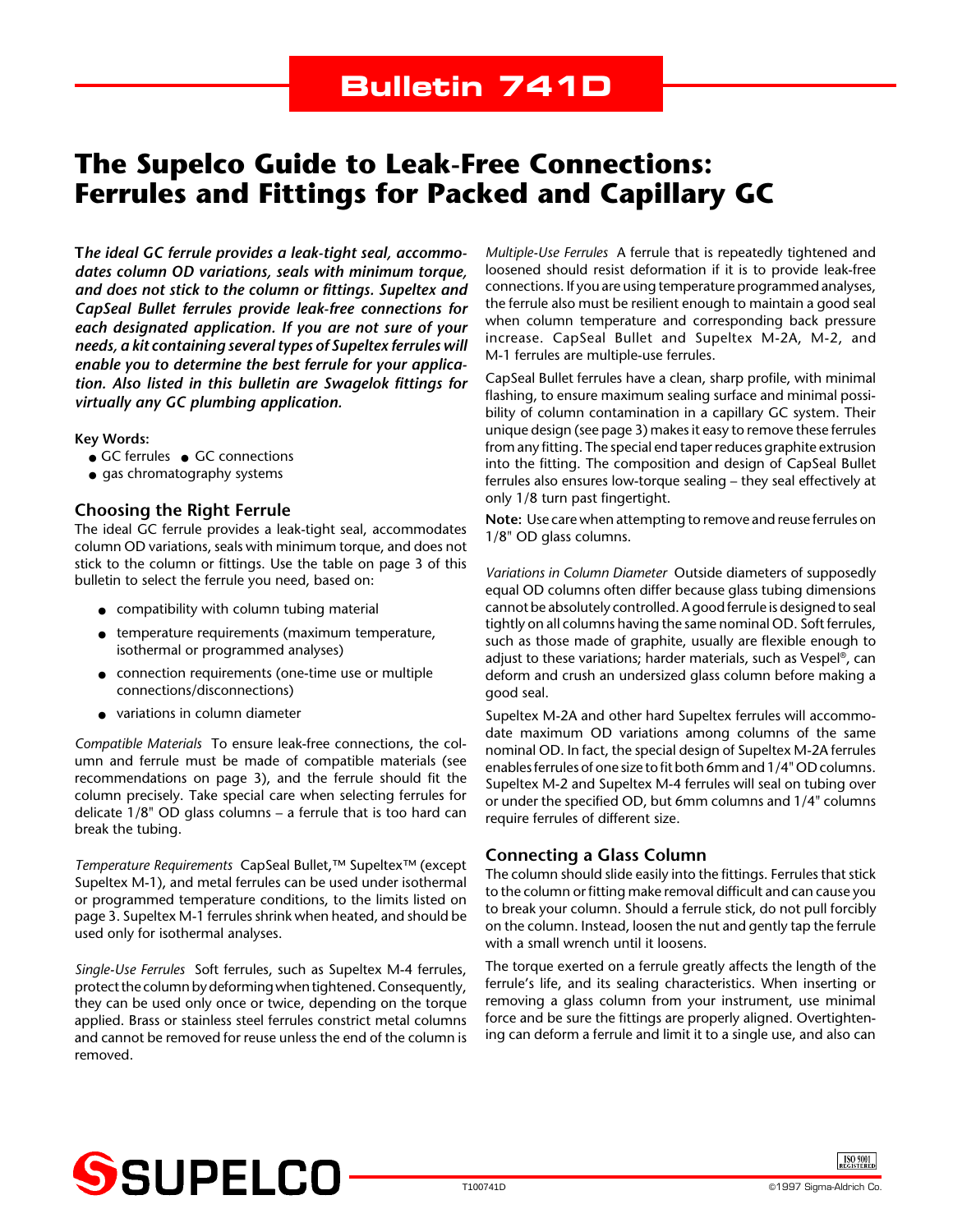break the column. Undertightening causes leaks and can even allow back pressure to push the column out of the fitting. With experience, most chromatographers develop a feel for the proper torque. This experience may come, however, at the expense of broken columns. An easier and less costly way to obtain consistent and proper tightness is to use a reliable torque wrench. The controlled torque of our Glasrench™ wrench (described in our catalog) prevents column breakage and prolongs ferrule life.

#### **Connecting a Metal Column**

Because metal columns withstand high torque, you can swage a metal ferrule onto the column to provide a permanent leak-free seal. Therefore, if you intend to install your metal column only once and remove it only when it deteriorates, choose brass or stainless steel ferrules. Note that a brass or stainless steel ferrule requires a back ferrule that turns as the nut is tightened or loosened.

Excessive tightening will cause metal ferrules to deform and lose their sealing ability when used on a column that is frequently removed and reinstalled. In addition, in order to replace the deformed ferrule, you must cut the column end. In the process, the packing bed may be disrupted, reducing the quality of column performance.

Made of Vespel material, reusable Supeltex M-2A ferrules provide leak-free seals on a metal column, without constricting the tubing, at temperatures up to 400°C. They are easily removed with a pair of wire cutters, without disrupting the packing or damaging the column. Easy-to-remove Supeltex M-2A ferrules are especially useful with expensive injection port or detector sleeves. Metal ferrules can be overtightened until they deform these sleeves, but Supeltex M-2A ferrules protect these sleeves. Supeltex M-2A ferrules also are useful when a metal column must be moved among several instruments – they can easily be repositioned to accommodate differences in the injector and detector insertion distances specified for each instrument.

#### **Installing and Tightening Ferrules**

When sliding a ferrule onto a column, be sure the column end does not damage the ferrule. Scraping the inner surface can reduce the ferrule's sealing ability and may force ferrule fragments into the column, where they can bleed or absorb sample components. To reduce the risk of ferrule damage, we deburr all metal column edges and polish glass column edges. If you must file a sharp edge on a metal column, take care not to contaminate the column with the filings. Minute particles nearly always enter a capillary column during ferrule installation. Point the end of the column toward the floor while inserting the ferrule, and when the ferrule is in place remove the first 1-1½ inches of tubing. Avoid installation problems by making sure the cut is clean.

Forcing a column too far into a fitting can cause problems. Glass columns can be chipped or broken when the fitting is tightened, or when the column expands as it is heated. Metal columns can deform, causing the seal to leak. In some instruments, carrier gas flow could be obstructed. To properly install a column, push it into the fitting as far as it will go, then pull it back about 1/16" and tighten the ferrule (Figure A). The instructions provided with Supeltex ferrules specify the necessary torque.

Remember – requirements for proper ferrule installation vary with the specific ferrule you use. Read the installation instructions before attempting to install any ferrule.

#### **Be Sure Your Connections Are Leak-Free**

Using the appropriate ferrule does not automatically ensure a leak-free seal. Failure to check all seals in your system can lead to unpleasant surprises. A leaking injection port or detector connection can allow oxygen to mix with the carrier gas and degrade the stationary phase, shortening column life. An outward leak of carrier gas can decrease the flow rate to the detector, causing varying retention times, baseline drift, and sample loss. In an MS high vacuum system, even a minute leak increases the background signal and reduces sensitivity.

You can use a liquid leak detector to check for leaks prior to operating a packed column GC system, but exercise caution. Any liquid entering the system will contaminate your column and can affect your system for weeks or longer. If you intend to operate your column at a high detector sensitivity (1 x  $10^{-10}$  - 1 x  $10^{-12}$  AFS), use a thermal conductivity leak detector, such as the GOW-MAC® instruments listed in our catalog. *Never* use a liquid leak detector in a capillary GC system.

A head pressure gauge is indispensable for detecting leaks or other gas flow problems in a flow-controlled system. An unusual gauge reading will alert you to a moderate leak at the inlet ferrule or septum, improper flow controller operation, or other problem. An incorrectly packed column also affects gauge readings. A loosely packed column produces a pressure reading lower than normal. A higher than normal reading indicates a too tightly packed column, a plugged column, an overtight septum, or a clogged detector. For more information about leaks and other GC problems, ask for our GC Troubleshooting Guide, which is free on request.

For detailed information on connections of all kinds, refer to the *Swagelok Tube Fitter's Manual* (see page 8 of this bulletin).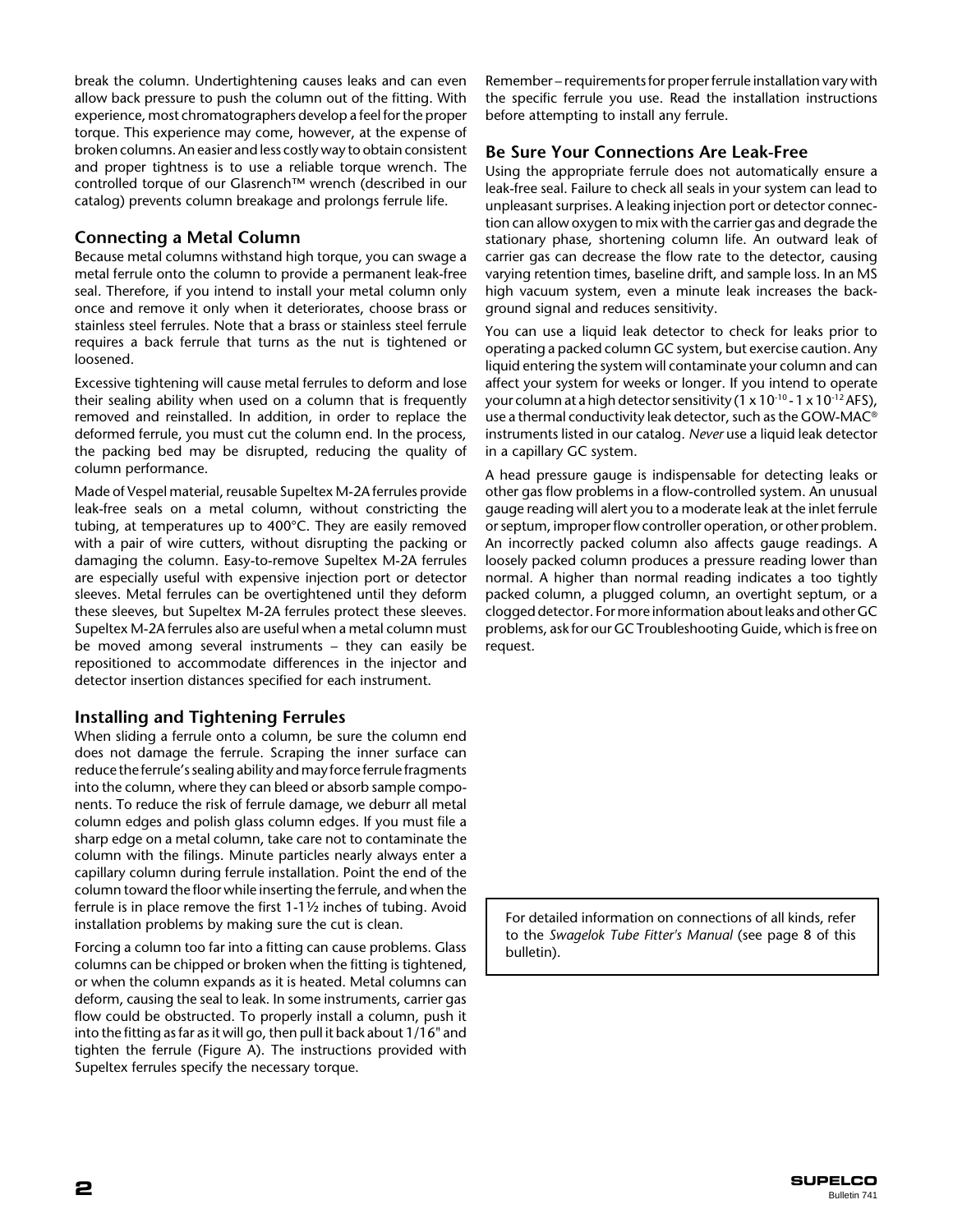## **Ferrules**

| Ferrule               | Composition                                                             | Temp. Limit                    | <b>Characteristics and Recommendations</b>                                                                                                                                                                                                |
|-----------------------|-------------------------------------------------------------------------|--------------------------------|-------------------------------------------------------------------------------------------------------------------------------------------------------------------------------------------------------------------------------------------|
| <b>CapSeal Bullet</b> | graphite<br>in aluminum base                                            | $450^{\circ}$ C<br>prog./iso.* | Seals at 1/8 turn past fingertight. Minimum flashing.<br>Will not stick to column or fitting. High reusability.<br>Use for all capillary GC applications.                                                                                 |
| <b>Supeltex M-1</b>   | ceramic-filled Teflon <sup>®</sup>                                      | $250^{\circ}$ C<br>iso.        | High reusability.<br>Ideal for connections to mass spectrometers                                                                                                                                                                          |
| <b>Supeltex M-2</b>   | <b>VESPEL SP-1</b><br>(100% polyimide)                                  | $350^{\circ}$ C<br>prog./iso.  | High reusability.<br>Recommended for use with metal columns.                                                                                                                                                                              |
| <b>Supeltex M-2A</b>  | <b>VESPEL SP-21</b><br>(85% polyimide/<br>15% graphite)                 | $400^{\circ}$ C<br>prog./iso.  | Seals at 1/4 turn past fingertight. Will not stick to metal or glass.<br>High reusability.<br>Recommended for use with glass or metal columns.                                                                                            |
| <b>Supeltex M-2B</b>  | <b>VESPEL SP-211</b><br>(10% Teflon/<br>15% graphite/<br>75% polyimide) | $350^{\circ}$ C<br>prog./iso.  | Conforms easily to a capillary column, ensuring an effective seal<br>with less chance of breakage. High reusability.<br>Use for all capillary GC applications.                                                                            |
| <b>Supeltex M-4</b>   | flexible graphite<br>prog./iso.                                         | $450^{\circ}$ C                | Seals at 1/4 turn past fingertight. Maximum surface contact,<br>minimal chance of column contamination during installation.<br>Will not stick to column. Limited reusability.<br>Recommended for glass column, capillary GC applications. |
| O-Ring                | silicone                                                                | $200^{\circ}$ C                | Seals column having OD over or under specifications.<br>Requires back ferrule.<br>Recommended for use with Teflon columns.                                                                                                                |

#### **Select the best ferrule for your application:**

\* prog. = temperature programmed use, iso. = isothermal use.

#### **Improved Design Supeltex M-4 Ferrules**

We have refined the design of graphite ferrules so that we can offer you the finest quality ferrule available. Compare these ferrules to the graphite ferrules you are now using — the improved Supeltex M-4 ferrule offers a clean, sharp profile with minimal flash.

Supeltex ferrules form leaktight seals without sticking to your column. And they don't require back ferrules.



 $911 - 0249$ 

#### **CapSeal Bullet Ferrules**

#### **Will not adhere to fittings.**

Reusable CapSeal Bullet Ferrules▲ consist of a graphite material captured in an aluminum base. This unique design keeps the ferrule from adhering to the fitting, making it easy to remove. Eliminate the headache of digging out a stuck ferrule and risking damage to your fittings.

- 450°C temperature limit temperature programmed or isothermal use
- Special end taper reduces graphite extrusion into fitting
- Low-torque sealing (1/8 turn past fingertight)



▲Patent pending.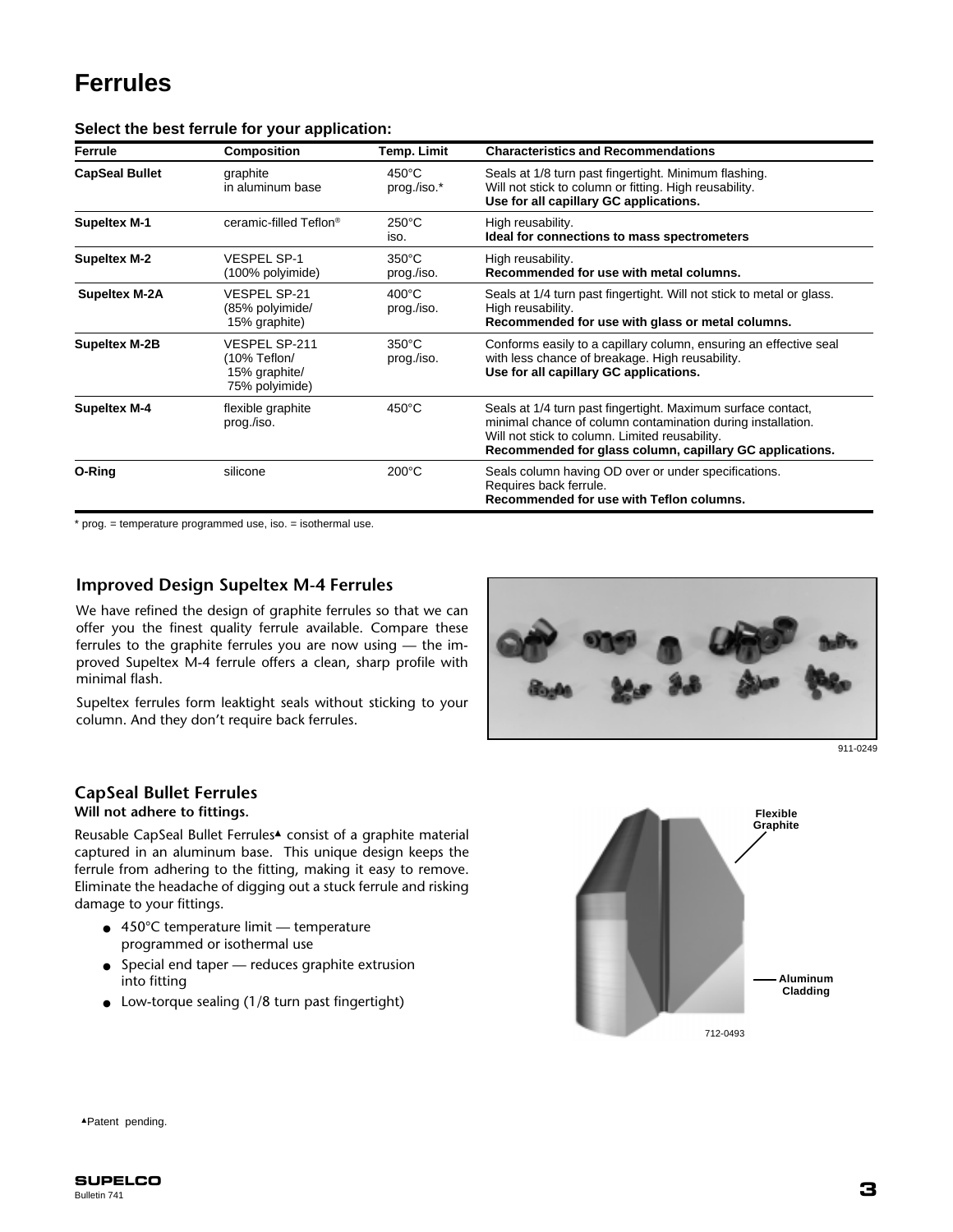## **Ferrules**

|                                                               |           | <b>Packed Column Ferrules</b> |                               |                  | Capillary Column Ferrules (for 1/16" fittings)<br><b>Column OD</b> |                   |                       |                    |                    |                       |
|---------------------------------------------------------------|-----------|-------------------------------|-------------------------------|------------------|--------------------------------------------------------------------|-------------------|-----------------------|--------------------|--------------------|-----------------------|
|                                                               |           |                               | Column OD                     |                  |                                                                    | $0.75$ mm         | $0.50 -$<br>$0.75$ mm | $0.53$ mm          | $0.32$ mm          | $0.20 -$<br>$0.25$ mm |
| <b>Ferrule Type</b><br>and Temp. Limit                        | Qty.      | 1/4"<br>Cat. No.              | 6 <sub>mm</sub><br>Cat. No.   | 1/8"<br>Cat. No. | 1/16"<br>Cat. No.                                                  | glass<br>Cat. No. | glass<br>Cat. No.     | silica<br>Cat. No. | silica<br>Cat. No. | silica<br>Cat. No.    |
| $M-1$<br>$(250^{\circ}C)$                                     | 10<br>100 | 22087-U                       | 22086-U 22089-U               | 22496<br>22309   | 22386                                                              |                   |                       | 22499              |                    |                       |
| $M-2$<br>$(350^{\circ}C)$                                     | 10<br>50  | 22320-U<br>22475              | $\overline{\phantom{0}}$<br>— | 22331<br>22476   | 20644-U                                                            |                   |                       |                    |                    |                       |
| $M-2A$<br>$(400^{\circ}C)$                                    | 10<br>50  | 22481<br>22471                | 22393                         | 22472            | 22483-U 22487-U                                                    | 22459             |                       | 22489<br>22473     | 22461              | 22490<br>22474        |
| 2-hole<br><b>Indented Blank</b><br>(drill to fit your column) | 5<br>10   | 22488                         | 22488                         | 22488            | 22488                                                              | 22488             | 22488                 | 22488              | 22463<br>22488     | 22467<br>22488        |
| $M-2B$ (350°C)<br>for Varian SPI system                       | 10        |                               |                               |                  |                                                                    |                   |                       | 22512              | 22511              | 22510-U               |
| $M-4$<br>$(450^{\circ}C)$                                     | 10<br>50  | 22492<br>22478                | 22493                         | 22491            | 22495-U                                                            | 22460             | 22494                 | 20628<br>22479     | 22642<br>22412     | 22498<br>22480-U      |
| O-Rings<br>(200°C)<br>Back<br>O-Rings<br>Ferrule <sup>*</sup> | 100       | 20407                         | —                             | 20406            |                                                                    |                   |                       |                    |                    |                       |
| Ferrule ID<br>713-0461                                        |           | 1/4"                          | 6mm                           | 1/8"             | 1/16"                                                              | 1.2 <sub>mm</sub> | 1.0 <sub>mm</sub>     | 0.8 <sub>mm</sub>  | 0.5 <sub>mm</sub>  | 0.4 <sub>mm</sub>     |

#### **Supeltex Ferrules Fill any Column Need**

#### **Supeltex Reducing Ferrules**

|                       | <b>Dimensions</b>                 | <b>Supeltex M-1</b><br><b>Pk. of 10</b><br>Cat. No. | <b>Supeltex M-2A</b><br><b>Pk. of 10</b><br>Cat. No. | <b>Supeltex M-2</b><br><b>Pk. of 10</b><br>Cat. No. | Supeltex M-4<br><b>Pk. of 2</b><br>Cat. No. |
|-----------------------|-----------------------------------|-----------------------------------------------------|------------------------------------------------------|-----------------------------------------------------|---------------------------------------------|
| ≂<br>$\triangleright$ | $1/8"$ to 0.50mm<br>1/8" to 1/16" | 22387                                               |                                                      | 22484-U                                             | 22458                                       |
|                       | 1/4" to 0.50mm l<br>1/4" to 1/16" |                                                     | 22486                                                | 22384                                               | 22457                                       |
|                       | 713-0460 1/4" to 1/8"             | 22389                                               | 22485-U                                              | 22314                                               |                                             |

### **CapSeal Bullet Ferrules**







| <b>Column ID</b>         | Ferrule<br>ID     | Qty. | General<br><b>Purpose</b><br>$(1/16"$ fitting) | Varian | Qty. | <b>Hewlett-Packard</b> |
|--------------------------|-------------------|------|------------------------------------------------|--------|------|------------------------|
| 0.20-0.25mm fused silica | 0.4 <sub>mm</sub> | 12   | 23480-U                                        | 23488  | 10   | 23864                  |
|                          |                   | 48   | 23485                                          | 23493  | 50   | 23867                  |
| 0.32mm fused silica      | 0.5 <sub>mm</sub> | 12   | 23481                                          | 23489  | 10   | 23865                  |
|                          |                   | 48   | 23486                                          | 23494  | 50   | 23868                  |
| 0.53mm fused silica      | 0.8 <sub>mm</sub> | 12   | 23482                                          | 23490  | 10   | 23866                  |
|                          |                   | 48   | 23487                                          | 23495  | 50   | 23869                  |
| 0.50-0.75mm glass        | 1.0 <sub>mm</sub> | 12   | 23483                                          | 23491  |      |                        |
| 0.75mm glass             | 1.2mm             | 12   | 23484                                          | 23492  |      |                        |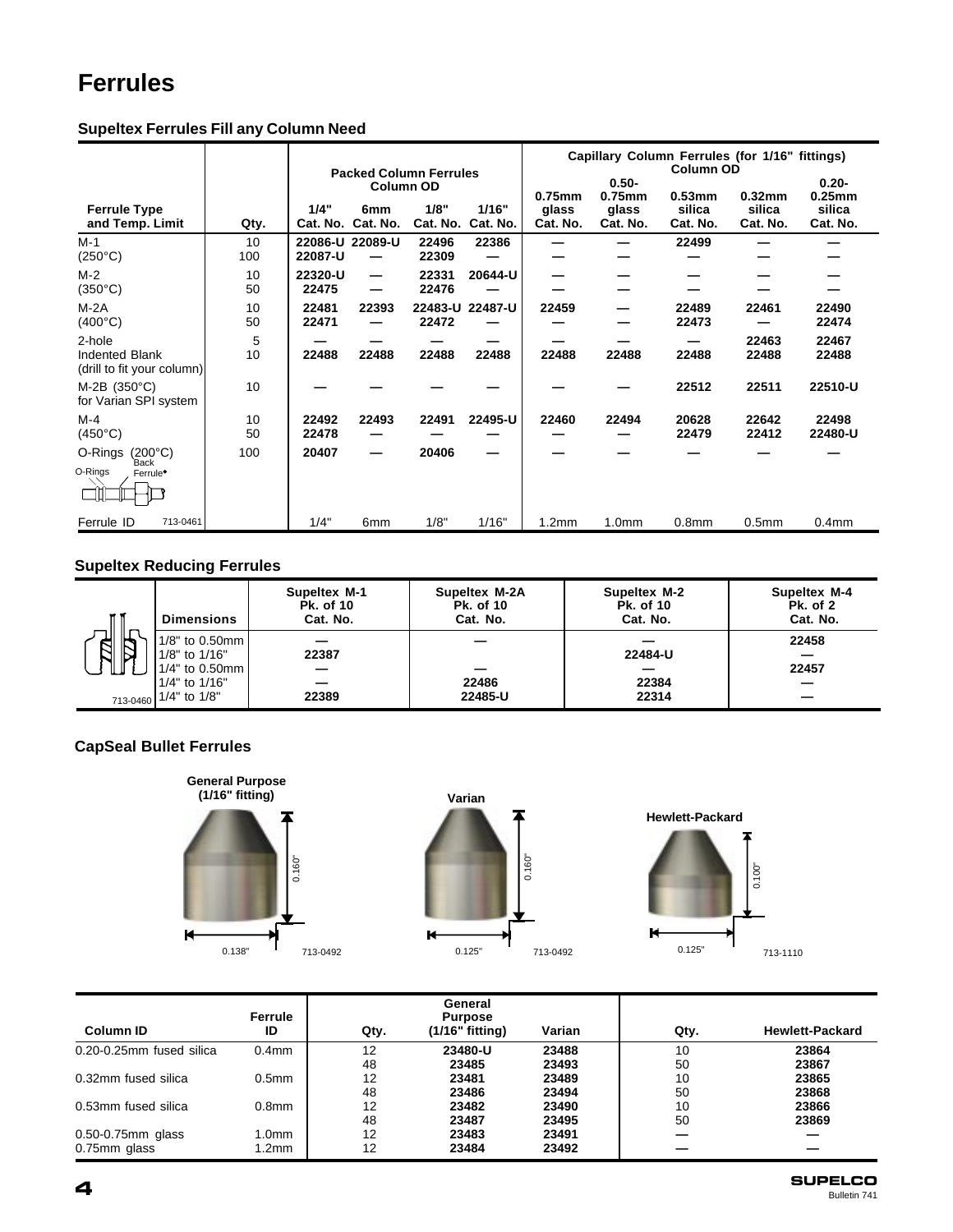### **Ferrules**

#### **Pin Vise Drill Kit**



Drill the exact bore you need in hard or soft ferrules. This kit consists of a pin vise and 14 drill bits:

| $0.33$ mm/ $0.0135"$                    | $0.77$ mm/ $0.031"$               | 1.06mm/0.042"    |
|-----------------------------------------|-----------------------------------|------------------|
| $0.40$ mm/ $0.016"$                     | $0.83$ mm $/0.033"$               | 1.17mm/0.046"    |
| 0.56mm/0.022"                           | $0.91$ mm/ $0.036"$               | $1.40$ mm/0.055" |
| $0.63$ mm $/0.025"$<br>$0.72$ mm/0.028" | 0.97mm/0.038"<br>$1.02$ mm/0.040" | $1.61$ mm/0.061" |

The handle holds all bits to keep them at your fingertips. The improved chuck is handy for gripping fine wire when cleaning FID jets, syringe needles or any other small orifice.

| <b>Description</b> | Cat. No. |
|--------------------|----------|
| Pin Vise Drill Kit | 23820    |

#### **Drill Bits (pk. of 6)**

| <b>Diameter</b> | Cat. No. |
|-----------------|----------|
| $0.34$ mm       | 23811    |
| $0.40$ mm       | 23810    |
| $0.51$ mm       | 23809    |
| $0.84$ mm       | 23808    |
| $1.18$ mm       | 23807    |

#### **HP Ferrule Nut Adapter**



913-0196

Allows you to use Supeltex and other common capillary ferrules in your Hewlett-Packard 5710, 5790, 5840, 5880, 5890, or 5987 system. Install fused silica or glass capillary columns without restricting ferrule choice. Not recommended for use with HP capillary ferrules.

| <b>Description</b>                        | Cat. No. |  |
|-------------------------------------------|----------|--|
| HP Ferrule Nut Adapter, pk. of 2          | 22470    |  |
| HP Ferrule Nut Adapter, knurled, pk. of 2 | 22509    |  |
| Replacement Male Nut, 1/16", pk. of 4     | 23805    |  |

#### **GlasrenchWrench**

#### **No more leaks or breakage when connecting glass columns.**

Connecting glass columns to a chromatograph often results in leaks or in a broken column. Our Glasrench wrench lets you consistently apply the correct force needed to tighten a given type of ferrule. The wrench slips when too much force is applied so you don't damage your column by over-tightening a ferrule.

Since different ferrules require different amounts of tightening force, we offer two color-coded wrenches for our 1/4" ferrules. Use Glasrench Model A for Supeltex M-1 and Supeltex M-2 ferrules. Use Glasrench Model C for Supeltex M-2A and Supeltex M-4 ferrules.

| <b>Description</b> | Cat. No. |
|--------------------|----------|
| Glasrench Model A  | 22901    |
| Glasrench Model C  | 22903    |

#### **Ferrule Kits**



Finding the right ferrule can be difficult. Simplify this chore with one of our ferrule starter kits. Each kit contains several different Supeltex ferrules for capillary or packed columns. You can determine which type is best for your applications. Kits include instructions for installing each ferrule.

#### **For Glass Columns (0.8mm to 1.19mm OD)**

Kit includes: 4 Supeltex M-1, 4 Supeltex M-2A, and 4 Supeltex M-4 ferrules, our pin vise drill kit (Cat. No. 23820), and instructions.

| <b>Description</b>          | Cat. No. |
|-----------------------------|----------|
| Glass Capillary Ferrule Kit | 22468    |

#### **For Fused Silica Columns (0.40mm to 0.51mm OD)**

Kit Includes: 4 drilled Supeltex M-2A, 4 indented blank Supeltex M-2A, and 4 Supeltex M-4 ferrules, our pin vise drill kit (Cat. No. 23820), and instructions.

| <b>Description</b>                 | Cat. No. |
|------------------------------------|----------|
| Fused Silica Capillary Ferrule Kit | 22469    |

#### **For Packed Glass Columns (1/4" OD)**

Kit includes: Four 1/4" Supeltex M-1, 4 Supeltex M-2A, and 4 Supeltex M-4 ferrules, a 6" (15cm) x 1/4" practice piece of glass tubing, and instructions.

| <b>Description</b>                | Cat. No. |
|-----------------------------------|----------|
| Ferrule Kit, Packed Glass Columns | 20648    |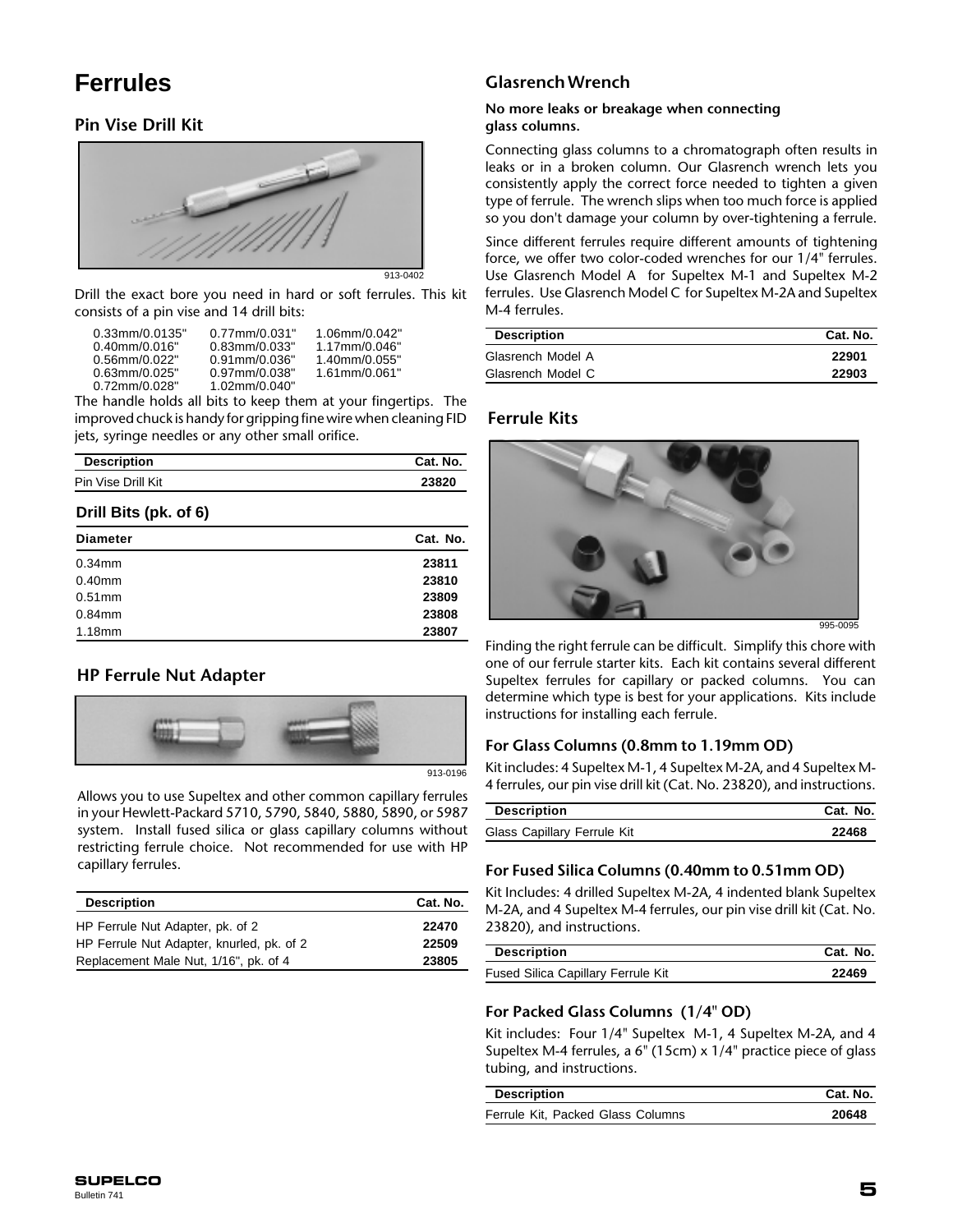# *<u>Swagelok</u>* Tube Fittings

a tradition of



713-0530/913-0251

|                                                       |                                                                                                                |                                                                                                                                                                       | <b>Brass</b>                                                                                                   |                                                    | <b>Stainless Steel</b>                       |                                           |
|-------------------------------------------------------|----------------------------------------------------------------------------------------------------------------|-----------------------------------------------------------------------------------------------------------------------------------------------------------------------|----------------------------------------------------------------------------------------------------------------|----------------------------------------------------|----------------------------------------------|-------------------------------------------|
| <b>Fitting</b>                                        | <b>Swagelok</b><br>No.                                                                                         | <b>Size</b><br>(in.)                                                                                                                                                  | Qty./Pkg.                                                                                                      | Cat No.                                            | Qty./Pkg.                                    | Cat. No.                                  |
| <b>Nut</b><br>910-0060                                | $102 - 1$<br>$202 - 1$<br>$402 - 1$                                                                            | 1/16<br>1/8<br>1/4                                                                                                                                                    | 10<br>20<br>20                                                                                                 | 22021<br>22011<br>22000                            | $\overline{\mathbf{c}}$<br>$\,$ 5 $\,$<br>5  | 22047<br>22037<br>22026                   |
| Front Ferrule*<br>é<br>910-0060                       | $103 - 1$<br>$203 - 1$<br>$403 - 1$                                                                            | 1/16<br>1/8<br>1/4                                                                                                                                                    | 10<br>20<br>20                                                                                                 | 22022-U<br>22012<br>22001                          | $\overline{c}$<br>5<br>5                     | 22048<br>22038<br>22027                   |
| <b>Back Ferrule*</b><br>6<br>910-0060                 | $104 - 1$<br>$204 - 1$<br>$404 - 1$                                                                            | 1/16<br>1/8<br>1/4                                                                                                                                                    | 10<br>20<br>20                                                                                                 | 22023<br>22013<br>22002                            | $\overline{\mathbf{c}}$<br>$\mathbf 5$<br>5  | 22049<br>22039<br>22028                   |
| Nut, Front, & Back Ferrule<br><b>Sets</b><br>910-0060 | $100-S$<br>$200-S$<br>400-S                                                                                    | 1/16<br>1/8<br>1/4                                                                                                                                                    | 10<br>10<br>10                                                                                                 | 22024<br>22014<br>22003                            | $\mathbf{1}$<br>5<br>5                       | 22050<br>22040<br>22029                   |
| <b>Port Connector</b><br>910-0061                     | 201-PC<br>401-PC<br>401-PC-2                                                                                   | 1/8<br>1/4<br>1/4 to 1/8<br>reducer                                                                                                                                   | $\overline{2}$<br>$\sqrt{2}$<br>$\overline{2}$                                                                 | 22688<br>22690<br>22094                            | $\overline{2}$<br>$\overline{2}$             | 22689<br>22095                            |
| Cap<br>910-0062                                       | $200 - C$<br>400-C                                                                                             | 1/8<br>1/4                                                                                                                                                            | 6<br>6                                                                                                         | 22018<br>22008                                     | $\overline{2}$                               | 22034                                     |
| Plug<br>910-0063                                      | $100 - P$<br>200-P<br>400-P                                                                                    | 1/16<br>1/8<br>1/4                                                                                                                                                    | 3<br>6<br>6                                                                                                    | 22136<br>22019-U<br>22009                          | $\mathbf{1}$<br>$\mathbf{1}$<br>$\mathbf{2}$ | 22137<br>22045<br>22035                   |
| Reducer<br>А<br>в<br>910-0064                         | $100 - R - 2$<br>$100 - R - 4$<br>200-R-4<br>$400 - R - 2$                                                     | 1/16A x 1/8B<br>1/16A x 1/4B<br>1/8A x 1/4B<br>$1/4A \times 1/8B$                                                                                                     | $\overline{\mathbf{c}}$<br>$\overline{2}$<br>$\overline{2}$<br>$\overline{2}$                                  | 22017<br>22701<br>22006<br>21516                   | 1<br>1<br>1<br>1                             | 22043<br>22702<br>22032<br>21517          |
| Union<br>910-0065                                     | $100 - 6$<br>$200 - 6$<br>$400 - 6$                                                                            | 1/16<br>1/8<br>1/4                                                                                                                                                    | $\mathbf{1}$<br>$\overline{2}$<br>$\overline{2}$                                                               | 22025<br>22015<br>22004                            | $\mathbf{1}$<br>$\mathbf{1}$<br>1            | 22051-U<br>22041<br>22030-U               |
| <b>Reducing Union</b><br>910-0066                     | $200 - 6 - 1$<br>$300 - 6 - 2$<br>$400 - 6 - 1$<br>400-6-2<br>$400 - 6 - 3$<br>400-6-2BT<br>810-6-2<br>810-6-4 | $1/8 \times 1/16$<br>$3/16 \times 1/8$<br>$1/4 \times 1/16$<br>$1/4 \times 1/8$<br>$1/4 \times 3/16$<br>$1/4 \times 1/8^{**}$<br>$1/2 \times 1/8$<br>$1/2 \times 1/4$ | $\overline{2}$<br>$\overline{2}$<br>$\overline{\mathbf{c}}$<br>$\overline{2}$<br>$\mathbf 2$<br>$\overline{2}$ | 22016<br>22072<br>22074<br>22005<br>22714<br>22716 | $\mathbf{1}$<br>$\mathbf{1}$<br>1<br>1<br>1  | 22042<br>22075<br>22031<br>22077<br>22061 |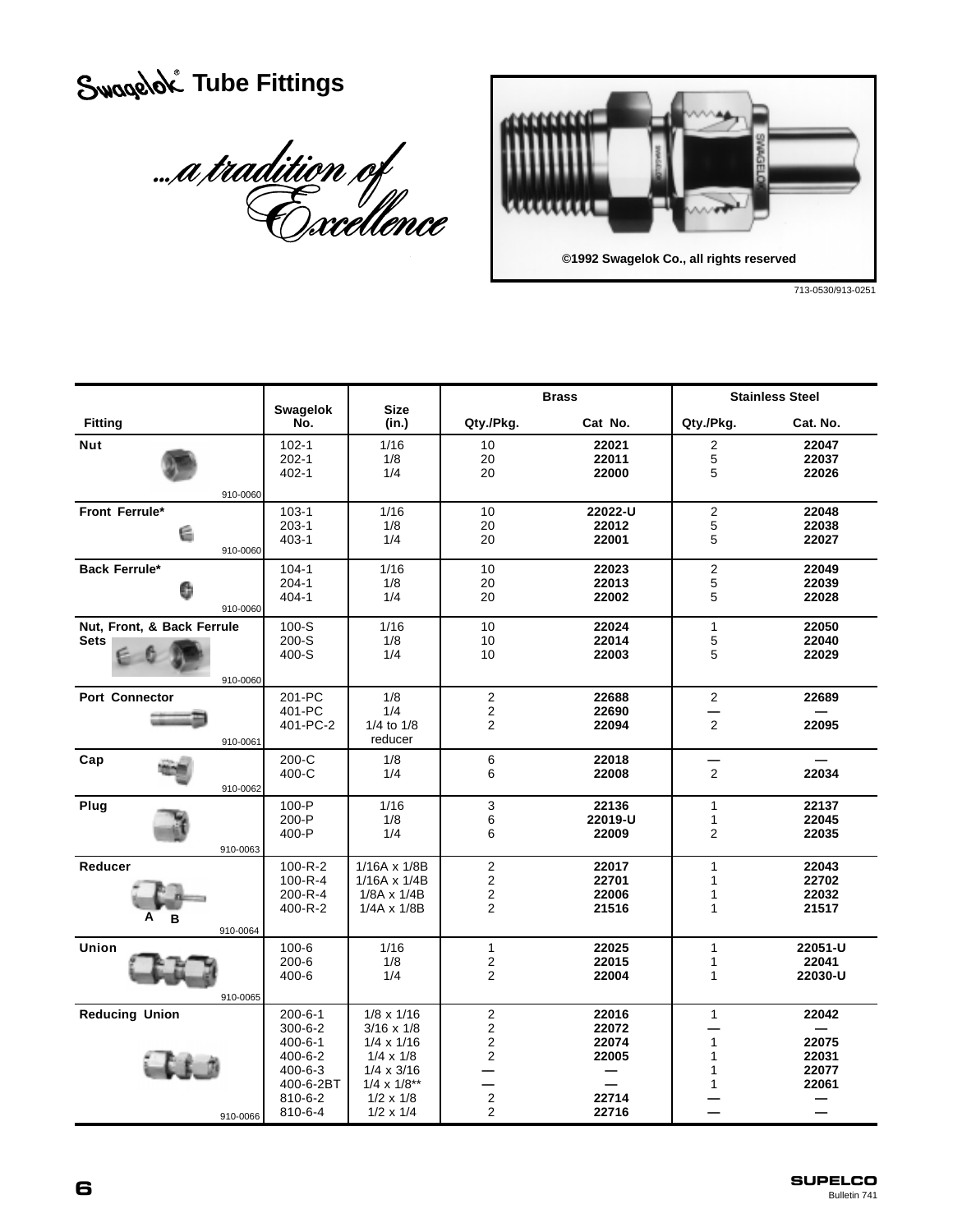# *<u>Swagelok</u>* Tube Fittings

|                                                                                       |                                                                  |                                                                        |                                                         | <b>Brass</b>                     | <b>Stainless Steel</b>                            |                                                     |
|---------------------------------------------------------------------------------------|------------------------------------------------------------------|------------------------------------------------------------------------|---------------------------------------------------------|----------------------------------|---------------------------------------------------|-----------------------------------------------------|
| <b>Fitting</b>                                                                        | <b>Swagelok</b><br>No.                                           | <b>Size</b><br>(in.)                                                   | Qty./Pkg.                                               | Cat. No.                         | Qty./Pkg.                                         | Cat. No.                                            |
| Bored-Through<br>Union**                                                              | 200-6BT<br>400-6BT                                               | $1/8 \times 1/8$<br>$1/4 \times 1/4$                                   | $\mathbf{1}$                                            | 21664                            | 1<br>1                                            | 22088<br>21518                                      |
| 913-0366<br><b>Bulkhead</b><br>Union                                                  | 100-61<br>200-61                                                 | 1/16<br>1/8                                                            | 1<br>1                                                  | 21980<br>21981                   | $\mathbf{1}$<br>1                                 | 22665<br>22666                                      |
| (for panel mounting)<br>913-0193                                                      | 400-61                                                           | 1/4                                                                    | 1                                                       | 21982                            | 1                                                 | 22667                                               |
| <b>Zero Dead</b><br>t 1<br>Volume Union<br>910-0067                                   | I FO-6-GC                                                        | 1/16                                                                   | 1                                                       | 22053                            | 1                                                 | 22052                                               |
| <b>Tee</b><br>910-0068                                                                | $100-3$<br>$200-3$<br>400-3                                      | 1/16<br>1/8<br>1/4                                                     | 1<br>1<br>1                                             | 22132<br>22020<br>22010          | 1<br>1<br>1                                       | 22133<br>22046<br>22036                             |
| <b>Female</b><br><b>Branch Tee</b><br>913-0347                                        | 200-3TTF                                                         | 1/8NPT top<br>$1/8$ sides                                              | 1                                                       | 22143                            |                                                   |                                                     |
| Union<br><b>Cross</b><br>910-0069                                                     | 200-4<br>400-4                                                   | 1/8<br>1/4                                                             | 1<br>1                                                  | 22684<br>22686                   |                                                   |                                                     |
| Pipe Adapter<br>(tube OD to<br>male NPT)<br>А<br>в<br>910-0159                        | $2-TA-1-4$<br>$4-TA-1-2$<br>$4-TA-1-4$                           | 1/8A x 1/4B<br>1/4A x 1/8B<br>$1/4A \times 1/4B$                       | 2<br>2<br>2                                             | 22098<br>22100<br>22102          |                                                   |                                                     |
| <b>Connector</b><br>(Swagelok to<br>male NPT)<br>A<br>в<br>910-0040                   | $200 - 1 - 2$<br>$400 - 1 - 2$<br>$400 - 1 - 4$<br>$200 - 1 - 4$ | 1/8A x 1/8B<br>1/4A x 1/8B<br>$1/4A \times 1/4B$<br>$1/8A \times 1/4B$ | $\overline{\mathbf{c}}$<br>2<br>2<br>2                  | 22082<br>22083<br>21519<br>22066 | $\mathbf{1}$<br>$\mathbf{1}$<br>1<br>$\mathbf{1}$ | 22084<br>22085<br>22700<br>22067                    |
| <b>Connector</b><br>(Swagelok to<br>female NPT)<br>в<br>A<br>910-0072                 | $200 - 7 - 2$<br>400-7-2<br>$400 - 7 - 4$<br>200-7-4             | 1/8A x 1/8B<br>1/4A x 1/8B<br>$1/4A \times 1/4B$<br>$1/8A \times 1/4B$ | $\overline{2}$<br>2<br>$\overline{2}$<br>$\overline{2}$ | 22703<br>22705<br>22707<br>21978 | $\mathbf{1}$<br>1<br>1                            | $\overline{\phantom{0}}$<br>22706<br>22708<br>21979 |
| 90° Male Elbow<br>(tube (A) to<br>male NPT(B))<br>A<br>913-0194                       | 200-2-2<br>$200 - 2 - 4$<br>400-2-2<br>400-2-4                   | 1/8A x 1/8B<br>1/8A x 1/4B<br>$1/4A \times 1/8B$<br>1/4A x 1/4B        | 2<br>2<br>2<br>2                                        | 21970<br>21971<br>21972<br>21973 | 1<br>1<br>1<br>1                                  | 21974<br>21975<br>21976<br>21977                    |
| <b>Miniature</b><br>Quick Connects***<br><b>Stem Assembly</b>                         | QM2-S-200                                                        | 1/8                                                                    | 1                                                       | 22710                            | 1                                                 | 22711                                               |
| 910-0073<br><b>Miniature</b><br>Quick Connects***<br><b>Body Assembly</b><br>910-0158 | QM2-B-200                                                        | 1/8                                                                    | 1                                                       | 22712                            | $\mathbf{1}$                                      | 22713                                               |

\*For Teflon fittings, see chart at right.

\*\*Bored through by Supelco machine shop.<br>\*\*\*Install gas purifiers if used in carrier gas lines.

**IMPORTANT:** When ordering, please specify the number of packages, not the number per package. For example, 1 package of 22021, not 10 – or you might get 10 packages!

#### **Teflon Fittings for Swagelok Ferrules.**

|                 | <b>Swagelok</b><br>No. | <b>Size</b><br>(in.) | $Q$ ty./<br>Pkg. | Cat. No. |
|-----------------|------------------------|----------------------|------------------|----------|
| For             | $103 - 1$              | 1/16                 | 5                | 22068    |
| Front           | $203 - 1$              | 1/8                  | 10               | 22058    |
| <b>Ferrules</b> | $403 - 1$              | 1/4                  | 10               | 22054    |
| For             | $104 - 1$              | 1/16                 | 5                | 22069    |
| <b>Back</b>     | $204 - 1$              | 1/8                  | 10               | 22059    |
| <b>Ferrules</b> | $404 - 1$              | 1/4                  | 10               | 22055    |